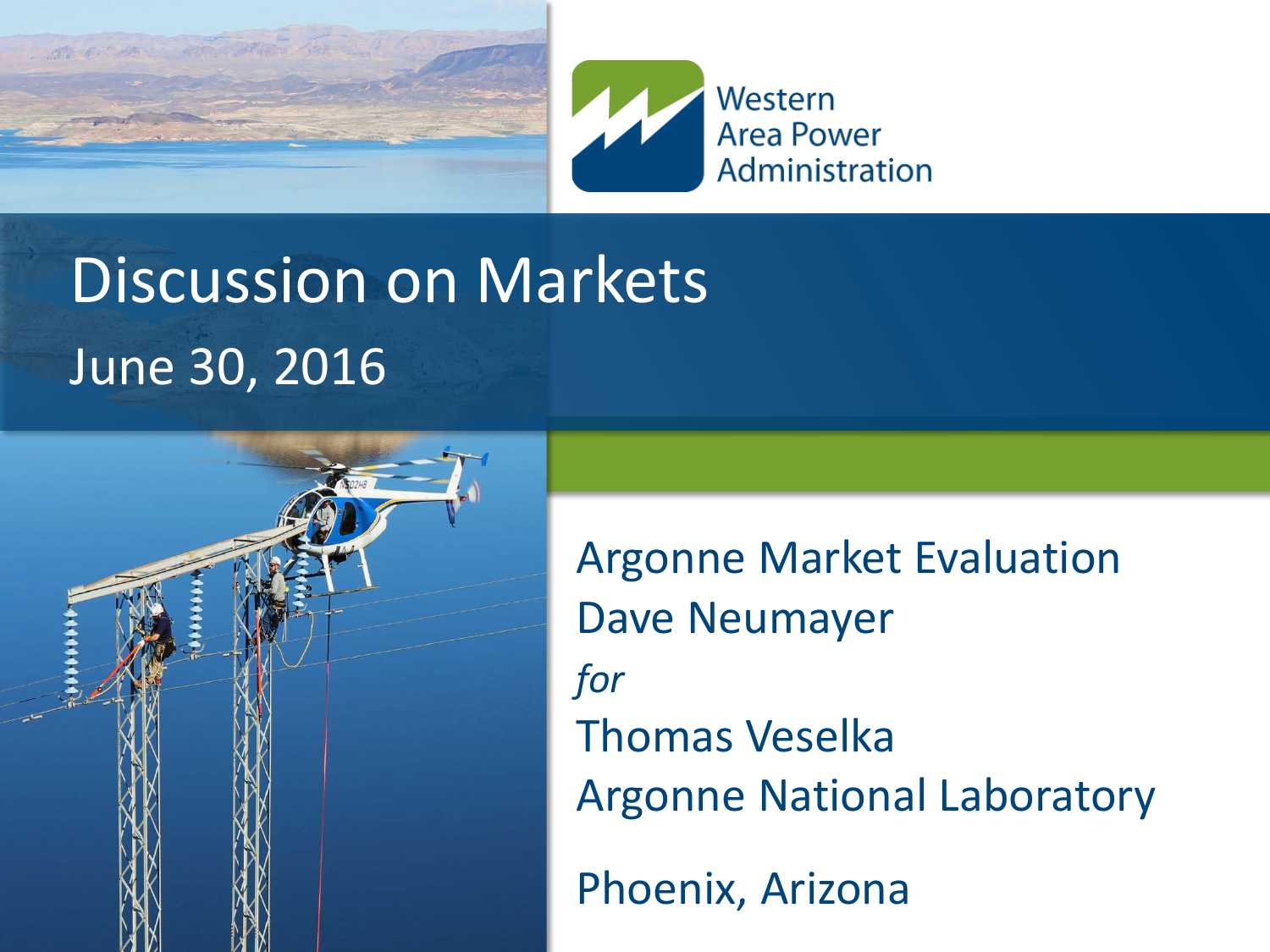#### Argonne Markets Evaluation

#### Dave Neumayer for Thomas Veselka | Principal Argonne National Laboratory



Discussion on Markets: Argonne Markets Evaluation

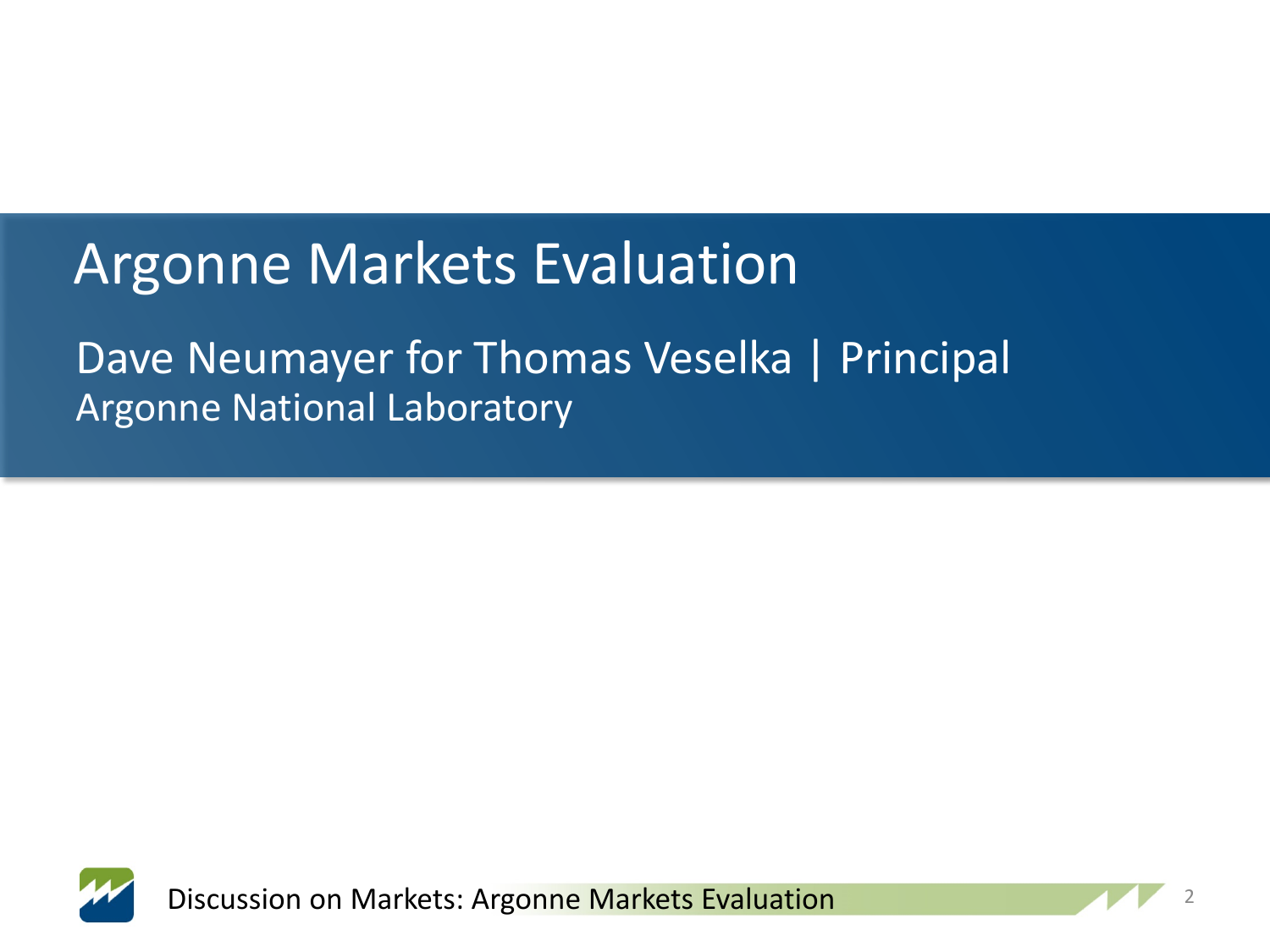# Argonne National Laboratory

WAPA contracted with Argonne National Laboratory, specifically Thomas Veselka, to assist WAPA with:

- 1. EIM Analysis:
	- Review and analyze multiple EIM studies to help inform WAPA on study methodologies and benefits to entities that join CAISO EIM
- 2. MWTG Brattle Market Study:
	- Scope and frame approach and methodology for CRSP and LAP
	- Interpret, analyze and understand WAPA implications of Market Study results
	- Extend Market Study results across additional hydro conditions

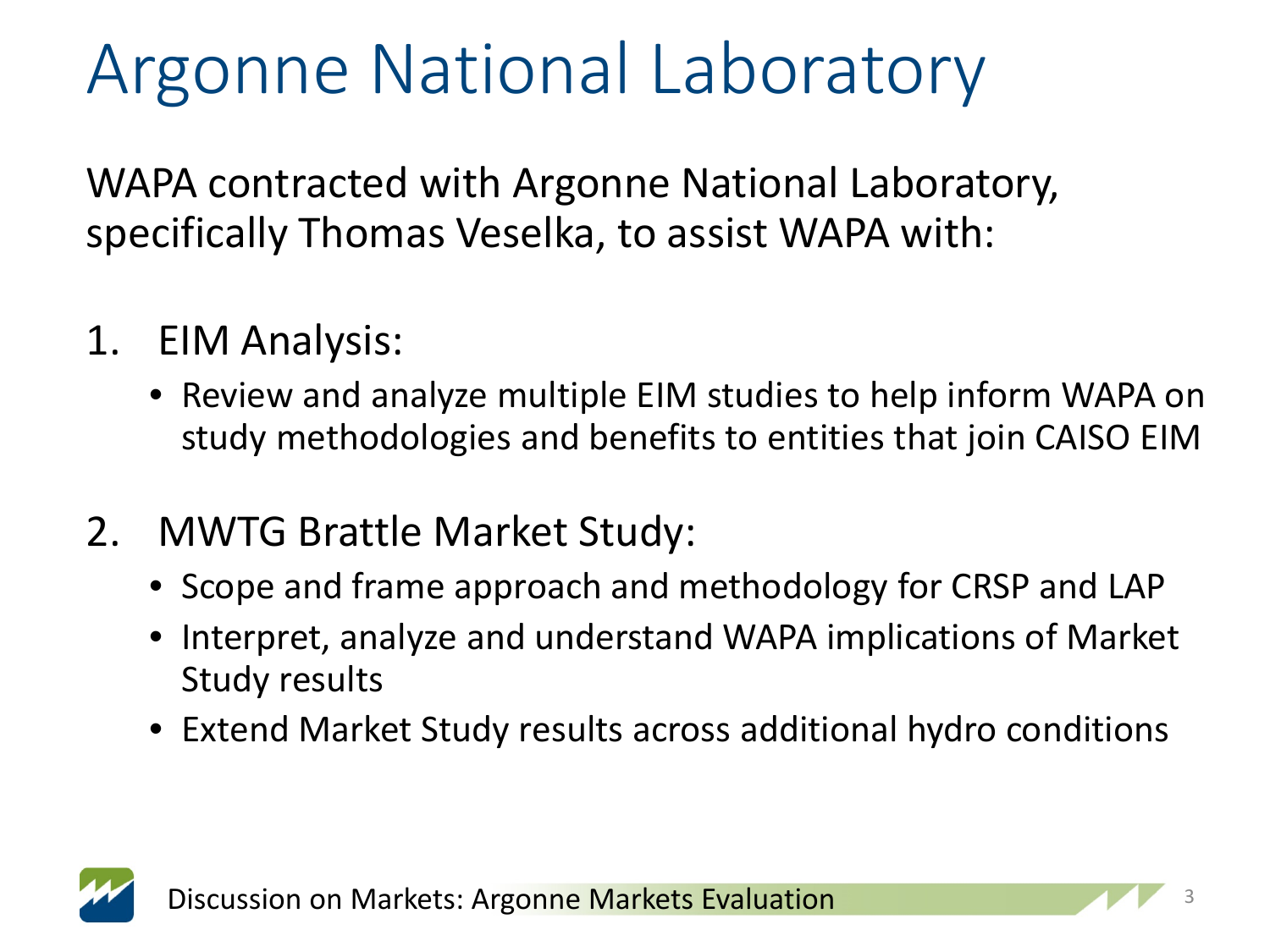# LAP Modeling Structure (1st Draft)



*Ignores feedbacks between LMPs and LAP Hydropower Productions*



Discussion on Markets: Argonne Markets Evaluation

4